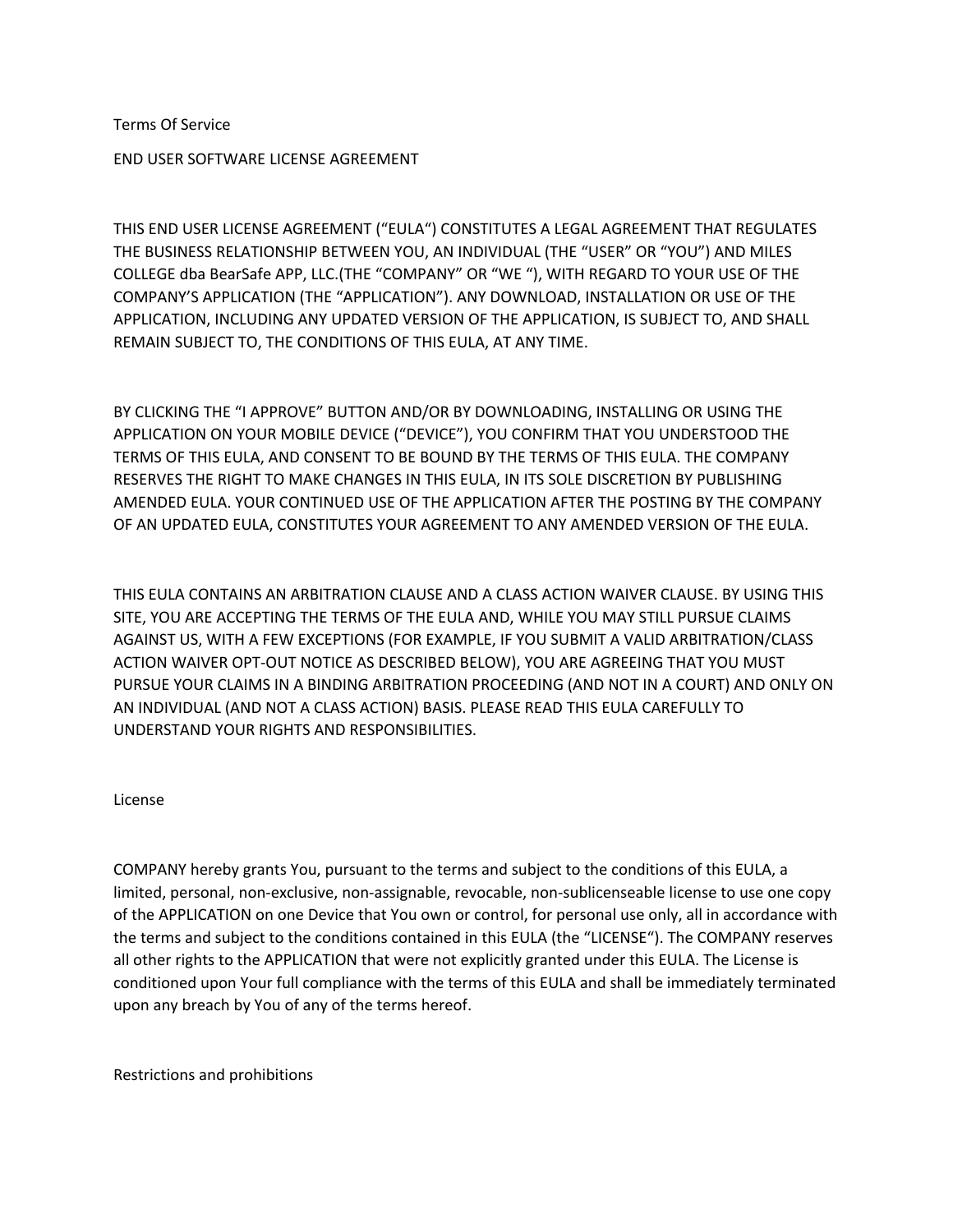You acknowledge that You are over the age of 18 and have the power and authority to agree to this EULA. If You are under the age 18 and using the APPLICATION, You acknowledge that Your parents and/or Your legal guardian have agreed to the terms of this EULA on your behalf. In the event that You are under the age of 13 do not download, install or use the APPLICATION.

You hereby undertake not to use the APPLICATION in any way to: (i) Upload content and/or information which You do not have the right to upload, including without limitations content or information infringing upon third party proprietary or privacy rights. (ii) Interfere with, disrupt, limit or prevent the use of the APPLICATION. (iii) Upload content and/or information which is misleading, false or harmful to the COMPANY. (iv) Upload information which is abusive, defamatory or threatening. (v) Harass or falsely report an incident. (vi) Commercially exploit or make business use of the APPLICATION or any information transmitted there through.

You undertake to refrain from any attempt to collect information and User Generated Content via the APPLICATION, including through technological means, operation or assistance to the operation of a computer APPLICATION or by any other means designed to scan and/or copy and/or retrieve and/or mine information, to refrain from executing and/or causing any change to the APPLICATION, including to other users' content, and not to interfere with the APPLICATION's source code.

You shall inform the COMPANY, immediately, regarding any possibility of damage that may be caused to other users and/or third parties and/or the COMPANY and/or of an existing or anticipated breach of the applicable law, due and/or as a result of Your use of the APPLICATION.

# User Generated Content

Any content that You wish to report to public authorities including emergency and/or municipal authorities ("Authorities") via the APPLICATION as part of an event, including your location, live video & audio broadcasting from your Device ("User Generated Content") shall be accompanied by Your contact details as provided upon your installation of the APPLICATION. Some features of the APPLICATION require phone access and make use of the Device's camera, microphone and detailed location sent by the Device. These features cannot be provided without utilizing this technology.

You undertake that there is no legal and/or contractual and/or any other obligation that prevents You from uploading and/or publishing and/or transferring the User Generated Content and that said User Generated Content is not in any breach of any applicable law and is not in breach of any right of any third party. Any User Generated Content uploaded by You shall be under Your sole and exclusive responsibility and the COMPANY will not be responsible in any way for such User Generated Content.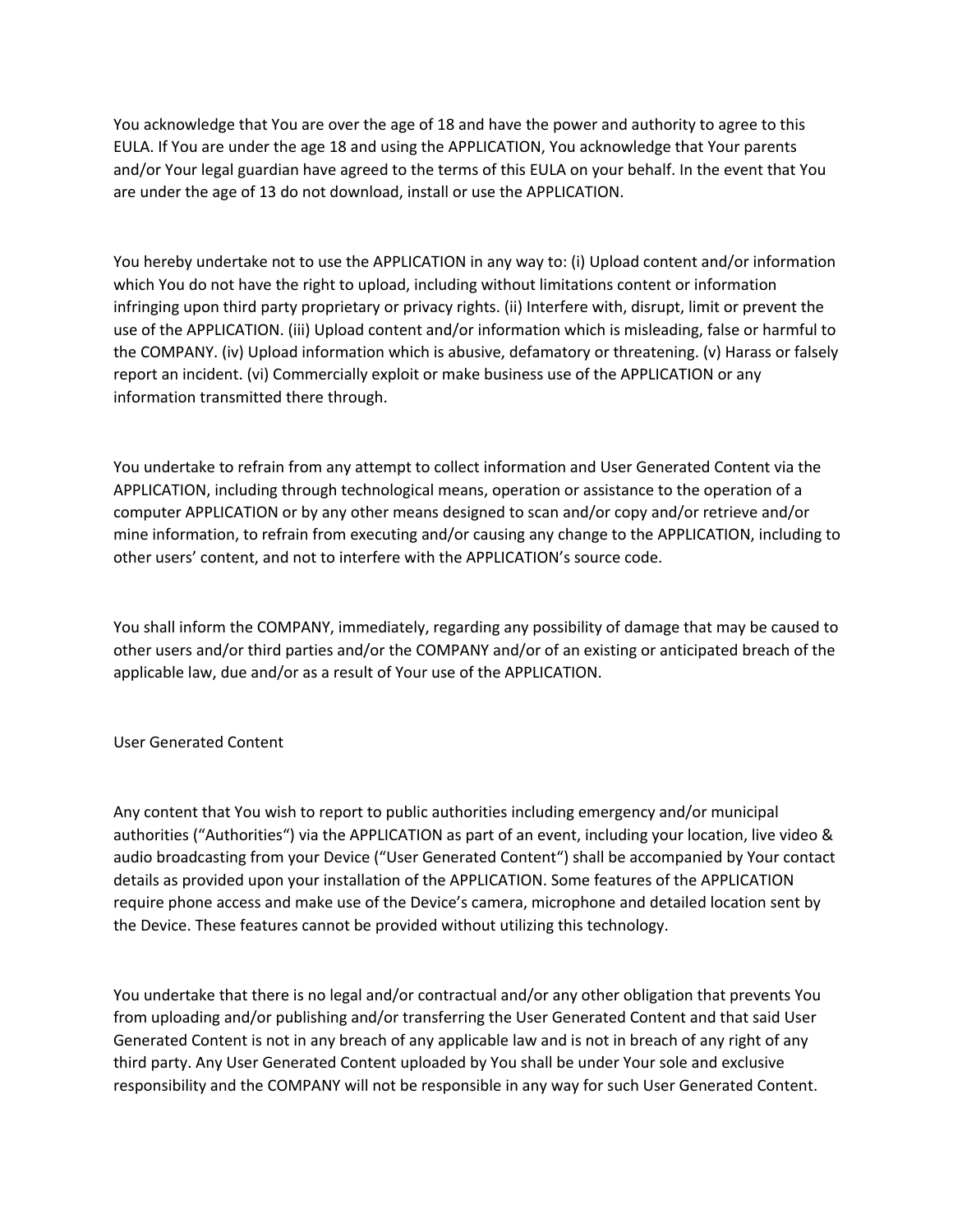You shall be fully liable for the User Generated Content uploaded and/or shared by You, including without limitations for act of defamation and/or breach of privacy and/or violation of proprietary rights and/or contractual and/or violation of a judicial decree and/or any other violation, and You expressly exempt the COMPANY, including its representatives, employees, managers and shareholders acting on its behalf ("Representatives"), from any and all responsibility and/or liability in connection therewith.

You hereby undertake to indemnify the COMPANY and/or its Representatives, immediately upon their first request, for any damage, injury, loss, expense, fee, lost profits, lost data, loss of use and damage to goodwill, that they may incur by any claim and/ or demand by a third-party (including the Authorities), including any legal fees, due to violation by You of this EULA, concerning Your activities via the APPLICATION. Aforementioned indemnification shall not derogate from any remedy that the COMPANY is entitled to by any applicable law.

You acknowledge and agree that You must evaluate the risk in sending User Generated Content before it is uploaded and bear all risks with respect to uploading such User Generated Content and that in no event shall the COMPANY be liable for any damage cost or expense caused to a third party by the uploading of User Generated Content. Additionally, You acknowledge that other than the User Generated Content provided by You, information provided by the APPLICATION originates from other users of the APPLICATION, and may be inaccurate, incomplete or outdated. We do not provide any warranties regarding the credibility or reliability of such information. You hereby release the COMPANY, fully and completely, including its Representatives of any responsibility for damage cost or expense accruing from or likely to be caused to any third party in connection with the publication of User Generated Content, and/or in connection with damages incurred or which may occur as a result of the publication of User Generated Content, as aforementioned.

The COMPANY may, at its sole discretion, refuse to allow You to share User Generated Content with any Authority without the need to receive Your consent or provide You with prior notice, in case that COMPANY suspects a violation and/or risk of violation of the provisions of this EULA, the provisions of the applicable law or the rights of third parties and/or in case of a request by competent authorities and/or as a result of technical reasons, including technological changes, or due to the request of the receiving party, even if backups of User Generated Content are not saved and stored. COMPANY may also notify You that there is no need for any such User Generated Content and therefore no such User Generated Content will be uploaded.

When You upload User Generated Content via the APPLICATION, You grant the authority with which You choose to share the User Generated Content, a perpetual, irrevocable and free of charge, perpetual license to use and save such User Generated Content, as well as Your contact details as provided by you upon your installation of the APPLICATION or at any time thereafter, and represent that You are the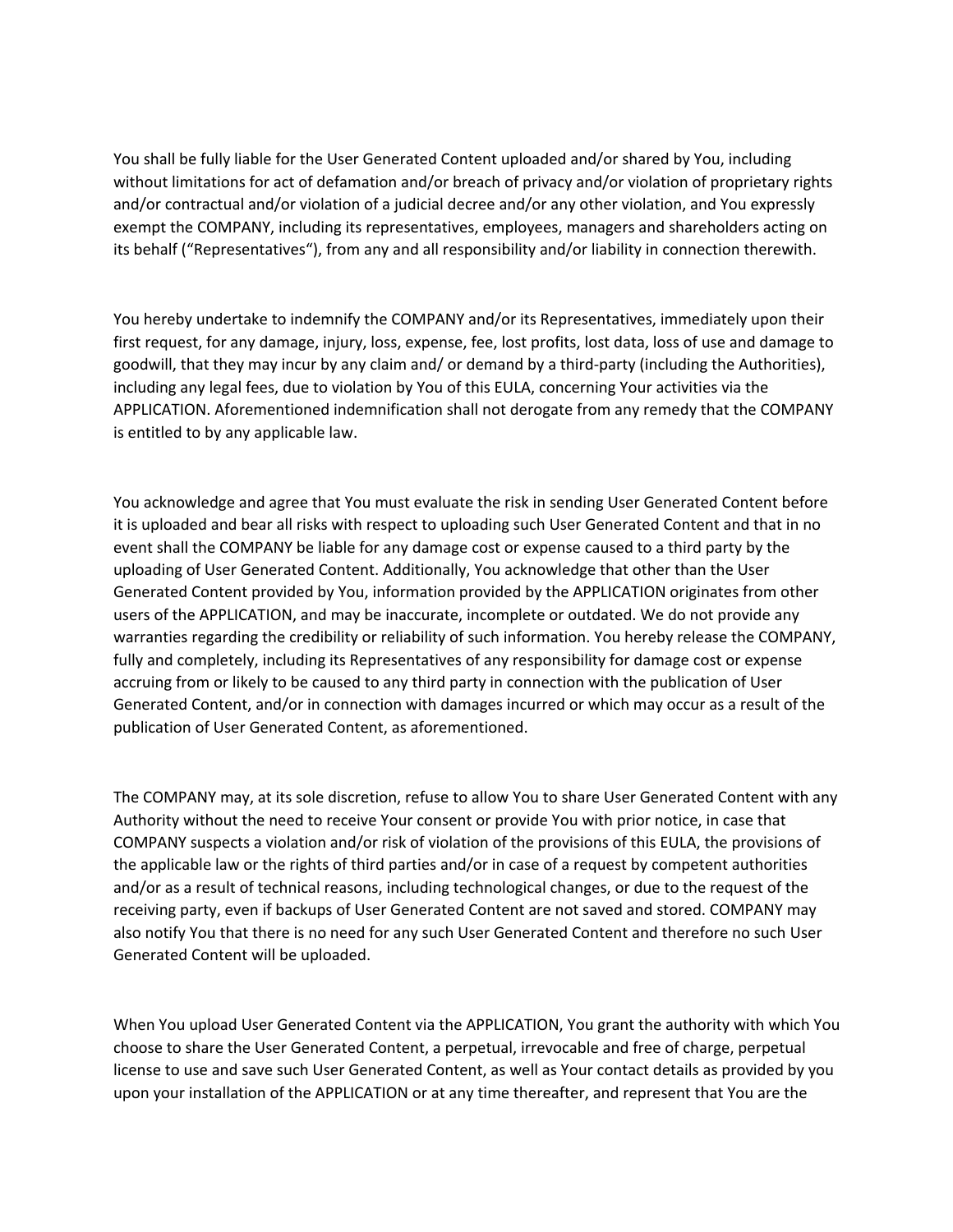owner of such User Generated Content and that such User Generated Content does not belong to a third party including a captured third party and subject to the applicable law.

The User represents and warrants that all the personal data declared by the User in any Registration Form and other forms entered by the User in using the APPLICATION is true and complete. The User represents and warrants that they have the legal capacity and power to enter into the present EULA. User agrees that by using the APPLICATION, they will be bound by the present EULA.

## Subscription charges and payment

User may enter into a Subscription with the COMPANY, via forms on the Service or via communication with a COMPANY employee. By clicking "I agree" on a Subscription form on the Service, the User represents that the User is familiar with the fees and charges listed for Subscription services on the COMPANY website, and these forms and schedules are an integral part of this EULA. User understands that COMPANY may change these fees and charges at its sole discretion and without notice to User, provided that they are clearly posted on the Service website. User represents that the User has read this EULA, and that this EULA is a legal and binding agreement between the User and COMPANY.

Unless otherwise agreed in writing by COMPANY, User agrees to pay COMPANY all Subscription charges as they become due. User will be able to access the Service solely through the Internet. Access to protected portions of the Service will be possible for the User only through use of a valid User ID and Password. Communications regarding the Subscription will be sent to the User at the e-mail address provided by User in either the Subscription agreement form or the registration form, and, to the extent that notice is required under this EULA, User agrees that e-mail addressed to such e-mail address constitutes sufficient and valid notice.

# User ID/Password/Security

You, the User, may not use or attempt to use an Password for any unauthorized purpose. You may not use a Third Party's Password, nor disclose User's own Password to third parties. The User is also responsible for any and all actions taken under the User's ID and Password. If We determines that the User has disclosed their Password to one or more third parties then We have the right to invoice the User for additional Passwords at the rate then in effect. The User must protect any Content in its possession from unauthorized use, employing at least the same standard of care as it would with its own trade secrets. The User must notify the COMPANY immediately of any unauthorized use of User's ID or Password or any other breach of security.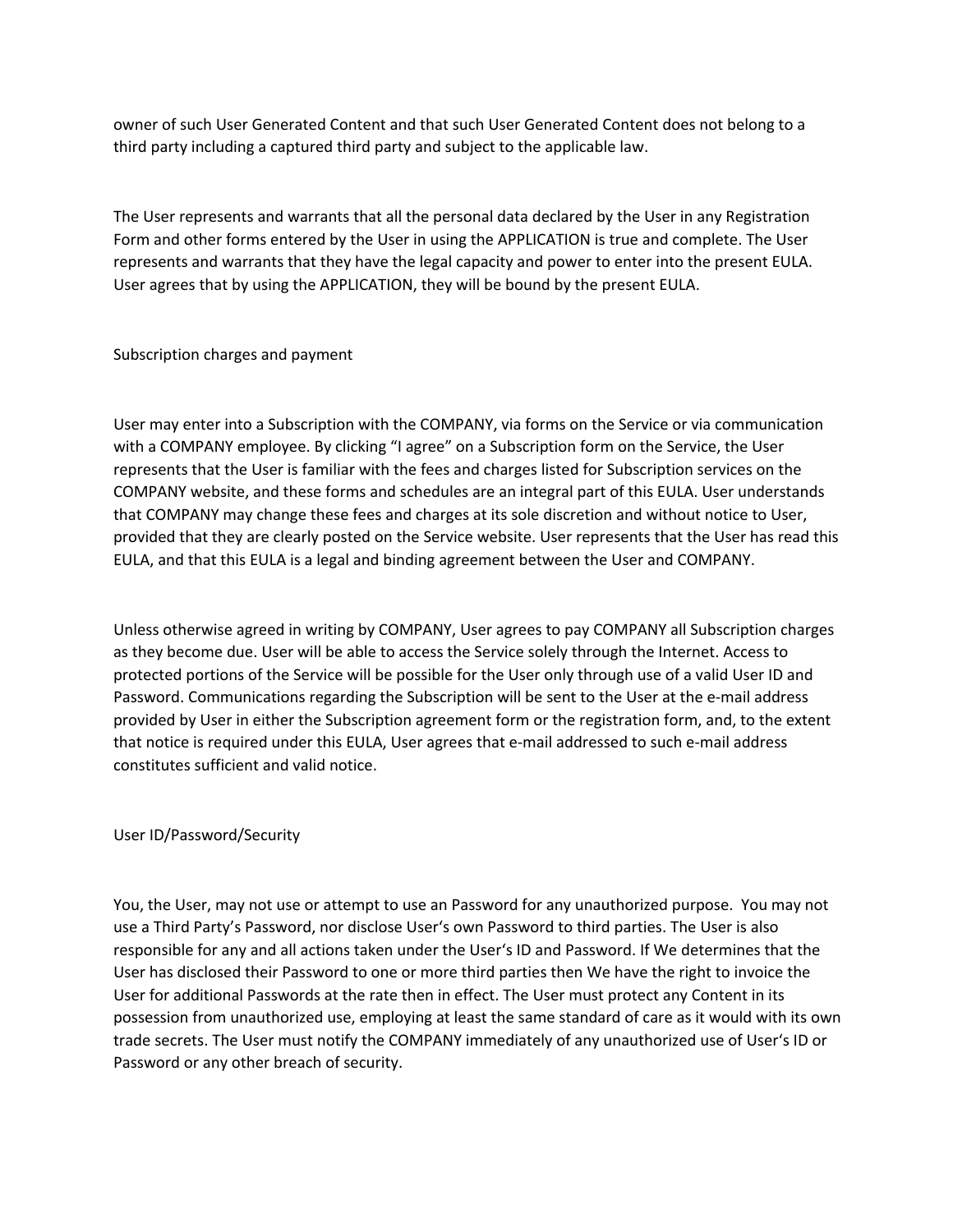## Parent Connect

The APPLICATION includes the option to use the Parent Connect feature that shares certain private information concerning You to contact persons that are listed as contacts in Your device and who have installed the APPLICATION, including notifying such contacts on your recent activity in the APPLICATION and when you are in the proximity of a location where an event was reported by other users or by authorities.

Any User Generated Content that You will choose to create during Your use of the APPLICATION will be available to users who uses the Parent Connect to connect to You. Any information gained during Your use of the APPLICATION, including by the Parent Connect of other users of the APPLICATION, shall be considered as User Generated Content of the user who generated such content. COMPANY may, at its sole discretion, refuse to allow You to Parent Connect another user or to allow another user to Parent Connect with You. COMPANY shall have no liability in case that a user Parent Connects You has disclosed any of Your User Generated Content and the sole and exclusive responsibility shall be borne by You.

If You choose to accept a request to Parent Connect You, You hereby approve to disclose to such user, certain information concerning You, as specified in these Terms and You undertake to maintain strict confidentiality and not to disclose any information concerning any user who accepted a request from You to Parent Connect such user to any third party and/or not to make any use of such information.

You shall have an option, at all times, to block a user from Parent Connecting You or to stop Parent Connecting another user.

ANY USE OF THE APPLICATION INCLUDING THE PARENT CONNECT FEATURE SHALL BE AT YOUR SOLE AND EXCLUSIVE RESPONSIBILITY. THE USE OF THE APPLICATION INCLUDING THE PARENT CONNECT FEATURE IS NOT A GUARANTEE OR REPLACEMENT FOR ANY EMERGENCY SERVICE AND THE COMPANY SHALL NOT BE LIABLE IN ANY EVENT FOR ANY DAMAGE CAUSED TO YOU AS A RESULT OF THE USE OF APPLICATION AND THE PARENT CONNECT FEATURE SUBJECT TO THE APPLICABLE LAW.

Live Map

The APPLICATION includes the option to use the Live Map feature, allowing You to view all reports submitted to the APPLICATION and for others to view Your reports in real time including certain details regarding the reports, the locations from which they were made along with certain information from the public profile of users who made such reports. The information provided by the APPLICATION and in the Live Map feature is not intended to replace any information provided by or to the Authorities.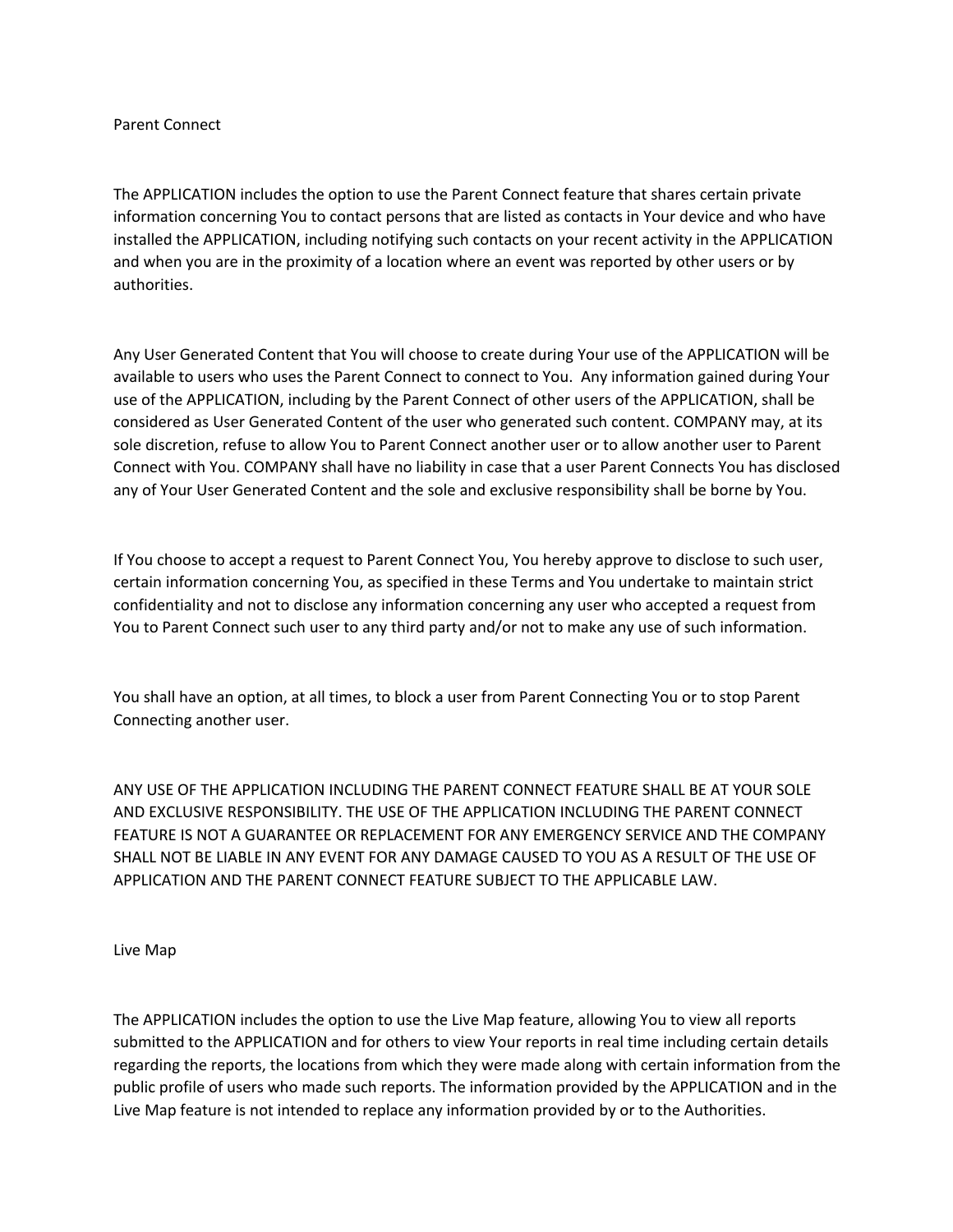ANY USE OF THE APPLICATION INCLUDING THE LIVE MAP FEATURE SHALL BE AT YOUR SOLE AND EXCLUSIVE RESPONSIBILITY. THE USE OF THE APPLICATION INCLUDING THE LIVE MAP FEATURE IS NOT A GUARANTEE OR REPLACEMENT FOR ANY EMERGENCY SERVICE OR REPORT OF SUCH EMERGENCY TO THE AUTHORITIES AND THE COMPANY SHALL NOT BE LIABLE IN ANY EVENT FOR ANY DAMAGE CAUSED TO YOU AS A RESULT OF THE USE OF APPLICATION AND THE LIVE MAP FEATURE SUBJECT TO THE APPLICABLE LAW.

Ownership and Intellectual Property Rights

You acknowledge and confirm that the APPLICATION and any materials related thereto including, material, text designs, software, music, video, graphics and materials contained in advertisements or messages sent to You or commercial information offered to You by the COMPANY, or that were created or developed by the COMPANY are the exclusive property of the COMPANY and/or properly licensed from other third parties and shall remain as COMPANY's exclusive property at all times. All intellectual property rights (including, inter alia, copyrights, trade secrets, trademarks, patents, etc.) that exist and/or are embodied in the APPLICATION, and/or attached, linked, and/or referring to the APPLICATION, are the exclusive property of the COMPANY and will remain the exclusive property of the COMPANY as stated.

This EULA does not provide You with any rights in the APPLICATION and/or regarding it, and/or in any materials to be transferred to You and/or in any content including User Generated Content, rather only a limited right to view those materials provided to You in accordance with this EULA and the provisions of the applicable law. Nothing stated in this EULA constitutes a waiver of the intellectual property rights of the COMPANY or any third party under any law.

Uses and Restrictions

Unless it is expressly permitted in this EULA, You hereby consent that You shall not, without prior written consent of the COMPANY: (i) use, modify or integrate the APPLICATION into other software, or create derivative works from any part of the APPLICATION; (ii) sell, license (or sub-license), lease, assign, transfer, pledge or share Your rights according to this EULA to and with any other person; (iii) distribute or copy the APPLICATION for the benefit of third parties; (iv) disclose the results of the APPLICATION's performance, or use of these results for a competing APPLICATION development; and/or (v) modify, disassemble, reverse-compile, reverse engineer, update or improve the APPLICATION or attempt to discover the source code of the APPLICATION.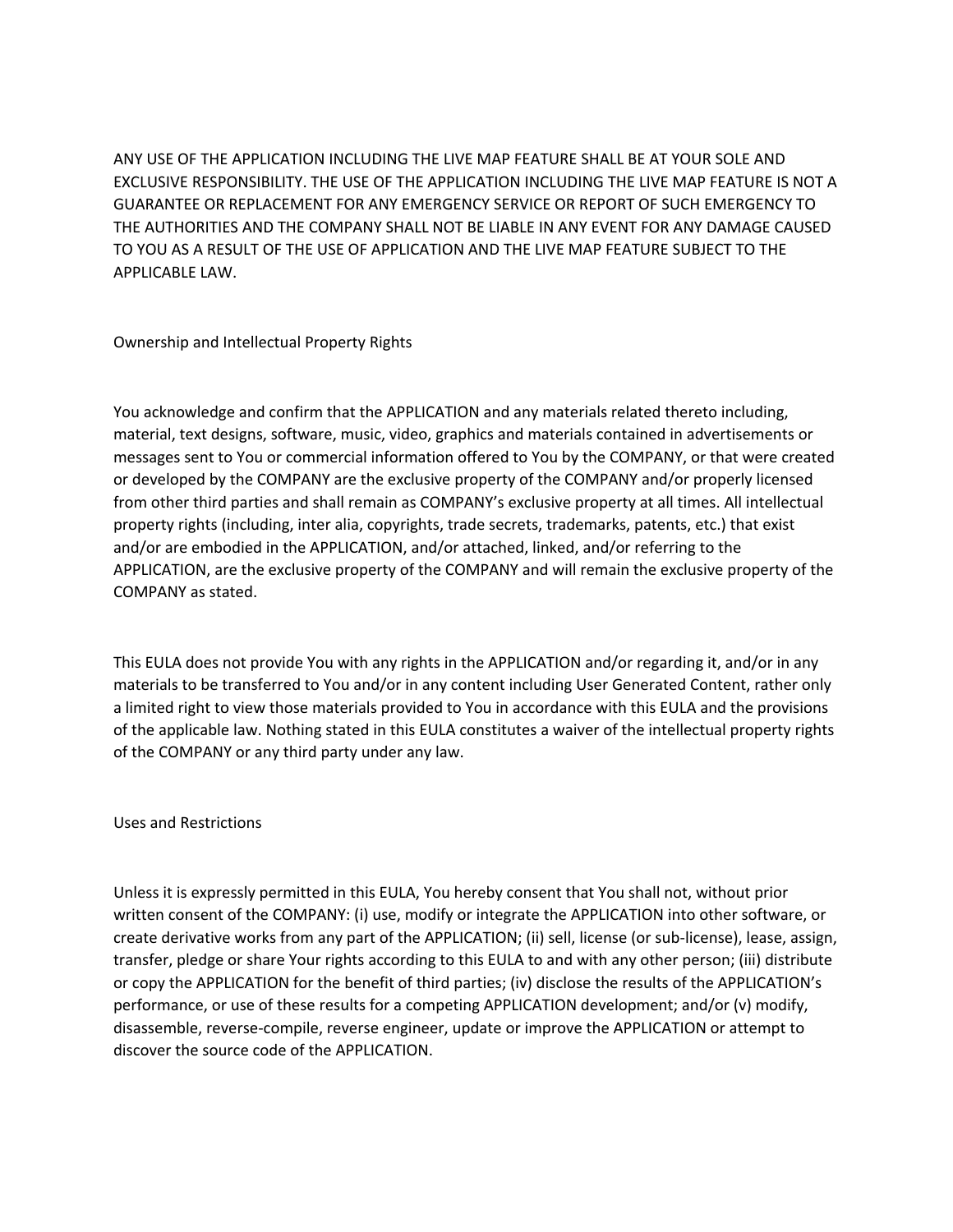Maintenance and Support

The COMPANY will have no obligation to provide support, maintenance, upgrades, modifications or new versions of the APPLICATION. However, the COMPANY may from time to time issue upgraded versions of the APPLICATION, and might upgrade electronically and automatically the APPLICATION version that You are using on Your Device. You hereby give Your consent to such automatic upgrading, and agree that this EULA apply to all upgrades as stated.

## Disclaimer

TO THE MAXIMUM EXTENT PERMITTED BY APPLICABLE LAW, THE APPLICATION IS PROVIDED "AS IS" AND "AS AVAILABLE", WITH ALL FAULTS AND WITHOUT WARRANTY OF ANY KIND, AND COMPANY HEREBY DISCLAIMS ALL WARRANTIES AND CONDITIONS WITH RESPECT TO THE APPLICATION, EITHER EXPRESS, IMPLIED OR STATUTORY, INCLUDING, BUT NOT LIMITED TO, IMPLIED WARRANTIES OF MERCHANTABILITY, SATISFACTORY QUALITY, FITNESS FOR A PARTICULAR PURPOSE, ACCURACY, QUIET ENJOYMENT, AND NON-INFRINGEMENT OF THIRD PARTY RIGHTS, OR THAT THE OPERATION OF THE APPLICATION WILL BE UNINTERRUPTED OR ERROR-FREE, OR THAT DEFECTS IN THE APPLICATION WILL BE CORRECTED.

COMPANY DISCLAIMS ANY RESPONSIBILITY OR LIABILITY TO ANY PERSON OR ENTITY FOR ANY LOSS, DAMAGE (WHETHER ACTUAL, CONSEQUENTIAL, PUNITIVE OR OTHERWISE), INJURY, CLAIM, LIABILITY OR OTHER CAUSE OF ANY KIND OR CHARACTER BASED UPON OR RESULTING FROM ANY USER GENERATED CONTENT.

COMPANY ASSUMES NO RESPONSIBILITY FOR ANY ERROR, OMISSION, INTERRUPTION, DELETION, DEFECT, DELAY IN OPERATION OR TRANSMISSION, COMMUNICATIONS LINE FAILURE, DESTRUCTION OR UNAUTHORIZED ACCESS TO, OR ALTERATION OF, ANY COMMUNICATION. UNDER NO CIRCUMSTANCES SHALL COMPANY BE RESPONSIBLE FOR ANY LOSS OR DAMAGE RESULTING FROM USE OR INABILITY TO USE OR ANY DELAY IN OR MALFUNCTION IN THE APPLICATION.

SOME JURISDICTIONS DO NOT ALLOW THE EXCLUSION OF IMPLIED WARRANTIES OR LIMITATIONS ON APPLICABLE STATUTORY RIGHTS OF A CONSUMER, SO THE ABOVE EXCLUSION AND LIMITATIONS MAY NOT APPLY TO YOU.

Limitation of liability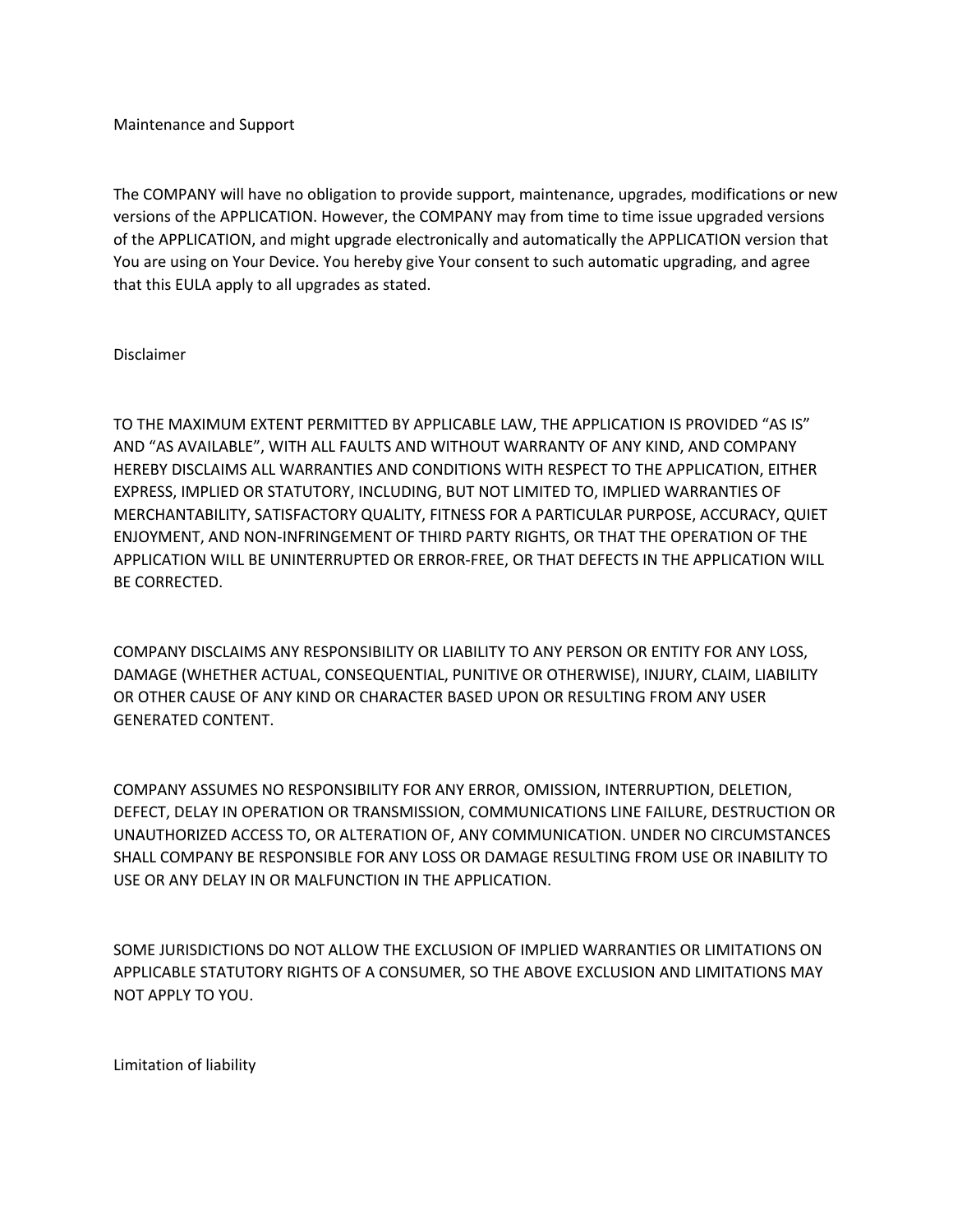To the maximum extent permitted by applicable law, in no event shall COMPANY, its affiliates, directors, employees or its licensors be liable for any direct, indirect, punitive, incidental, special, consequential or exemplary damages, including without limitation damages for loss of profits, goodwill, use, data or other intangible losses, that result from the use of, or inability to use, this service. Under no circumstances will COMPANY be responsible for any damage, loss or injury resulting from hacking, tampering or other unauthorized access or use of the service or your account or the information contained therein.

To the maximum extent permitted by applicable law, COMPANY assumes no liability or responsibility for any:

Errors, mistakes, or inaccuracies of content;

Personal injury or property damage, of any nature whatsoever, resulting from your access to and use of our service;

Any unauthorized access to or use of our secure servers and/or any and all personal information stored therein;

Any interruption or cessation of transmission to or from the service;

Any bugs, viruses, trojan horses, or the like that may be transmitted to or through our service by any third party;

Any errors or omissions in any content or for any loss or damage incurred as a result of the use of any content posted, emailed, transmitted, or otherwise made available through the service; and/or

User content or the defamatory, offensive, or illegal conduct of any third party.

In no event shall COMPANY, its affiliates, directors, employees, or licensors be liable to you for any claims, proceedings, liabilities, obligations, damages, losses or costs in an amount exceeding the amount you paid to COMPANY hereunder.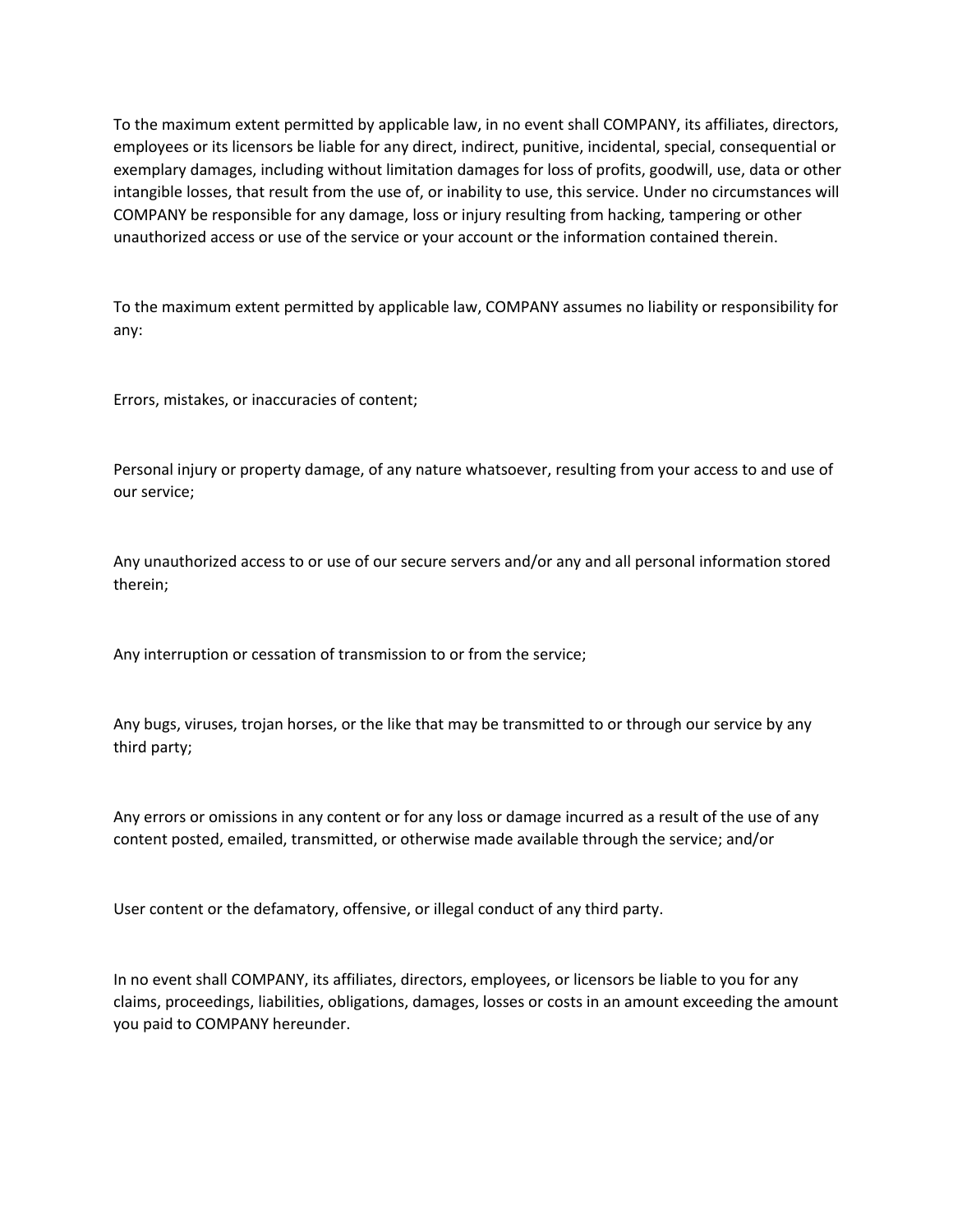This limitation of liability section applies whether the alleged liability is based on contract, tort, negligence, strict liability, or any other basis, even if COMPANY has been advised of the possibility of such damage. The foregoing limitation of liability shall apply to the fullest extent permitted by law in the applicable jurisdiction.

The Service is controlled and operated from facilities in the United States. COMPANY makes no representations that the Service is appropriate or available for use in other locations. Those who access or use the Service from other jurisdictions do so at their own volition and are entirely responsible for compliance with local law, including but not limited to export and import regulations.

# Termination

The COMPANY may terminate the License granted to You to use the APPLICATION granted in accordance with this EULA at any time and for any reason. Without derogating from the aforementioned, Your violation of the terms of this EULA shall result in the immediate termination of the License provided to You, and You, upon the termination of the License, will cease all further use of the APPLICATION and delete or destroy any information that is held by You electronically, including any User Generated Content, that is in your possession within the framework of the use of the APPLICATION.

Governing Law: Jurisdiction

This EULA shall be construed and governed under and by the laws of the State of Alabama. The parties agree that exclusive venue for any legal action relating hereto shall be in the state or federal courts with jurisdiction in Shelby County, Alabama. The parties agree not to contest the venue set forth herein and to submit to, and not contest, the exercise of personal jurisdiction over them by any of the foregoing courts.

#### Indemnification

You agree to defend, indemnify and hold harmless COMPANY and its subsidiaries, agents, managers, and other affiliated companies, and their employees, contractors, agents, officers and directors, from and against any and all claims, damages, obligations, losses, liabilities, costs or debt, and expenses (including but not limited to attorney's fees) arising from:

Your use of and access to the Service, including any data or work transmitted or received by you;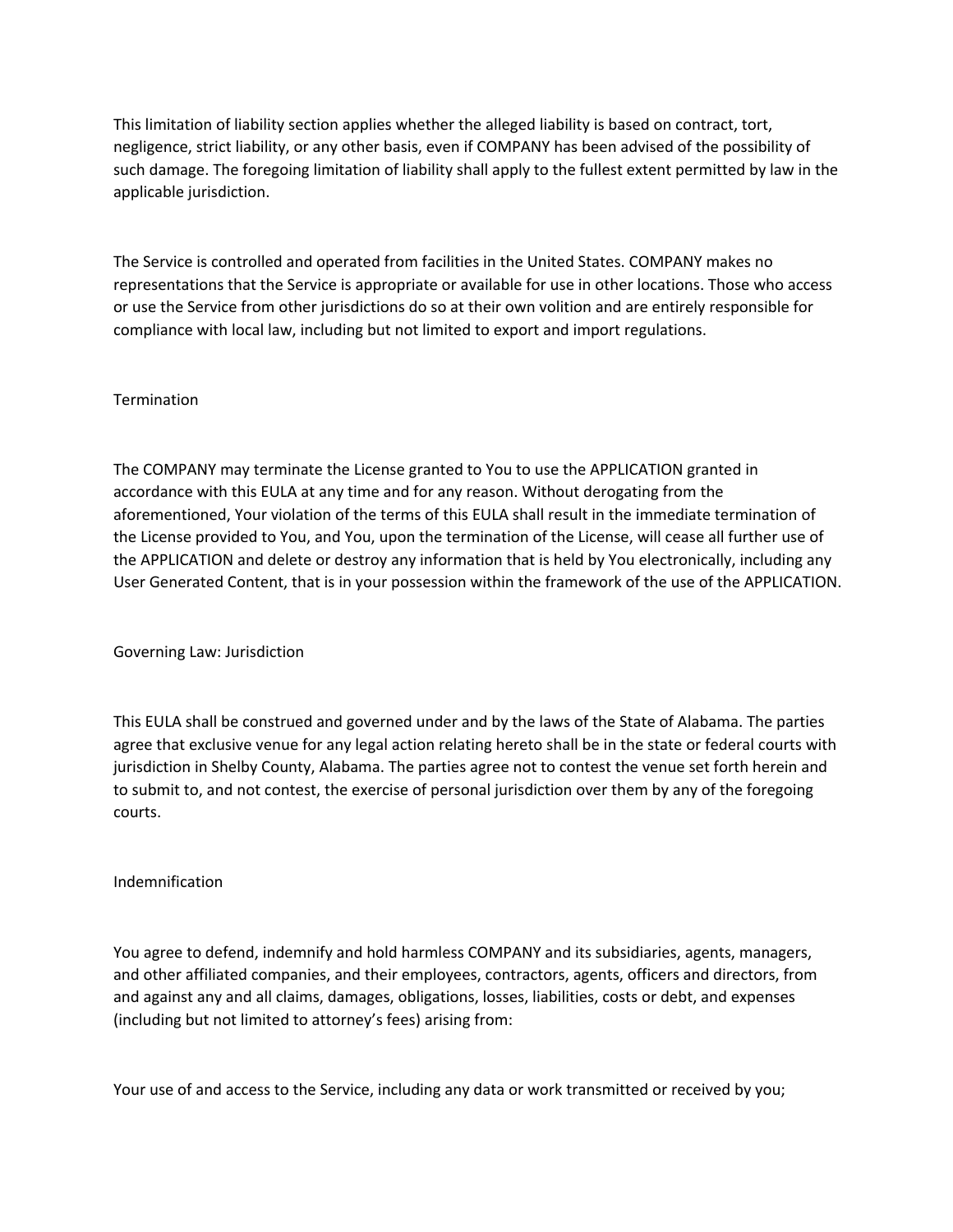Your violation of any term of this EULA, including without limitation, your breach of any of the representations and warranties above;

Your violation of any third-party right, including without limitation any right of privacy, publicity rights or Intellectual Property Rights;

Your violation of any law, rule or regulation of the United States or any other country;

Any claim for damages that arise as a result of any of your User Content or any that are submitted via your account or profile; or

Any other party's access and use of the Service with your unique username, password or other appropriate security code.

# RESOLUTION OF DISPUTES: BINDING ARBITRATION; NO CLASS OR REPRESENTATIVE ACTIONS OR ARBITRATIONS

Binding Arbitration and Exclusions from Arbitration.

Except as provided below OR UNLESS YOU SUBMIT A VALID ARBITRATION/CLASS ACTION WAIVER OPT-OUT NOTICE, any and all claims between you and COMPANY will be resolved in binding arbitration rather than in court.

You and COMPANY agree to submit to individual arbitration the resolution of any and all Claims by or between you and/or COMPANY, except that you and COMPANY agree that the following will not be subject to the mandatory arbitration provisions in this EULA: (A) any Claim filed by you or COMPANY with respect to any violation, enforcement or validity of patent, trademark, trade dress, service mark, copyright and/or trade secret rights of you, COMPANY, or any third party, including, but not limited to, Claims related to content that you upload to or share on the Site and/or (B) you or COMPANY may seek a preliminary injunction, restraining order or other provisional equitable relief in any court as provided in this EULA in connection with any Claim whereby you or COMPANY, as applicable, may suffer immediate and irreparable harm for which money damages may be inadequate and impossible to calculate provided, however, that, subsequent to obtaining such preliminary injunction, restraining order or other provisional equitable relief, the Claim will then be submitted to arbitration in accordance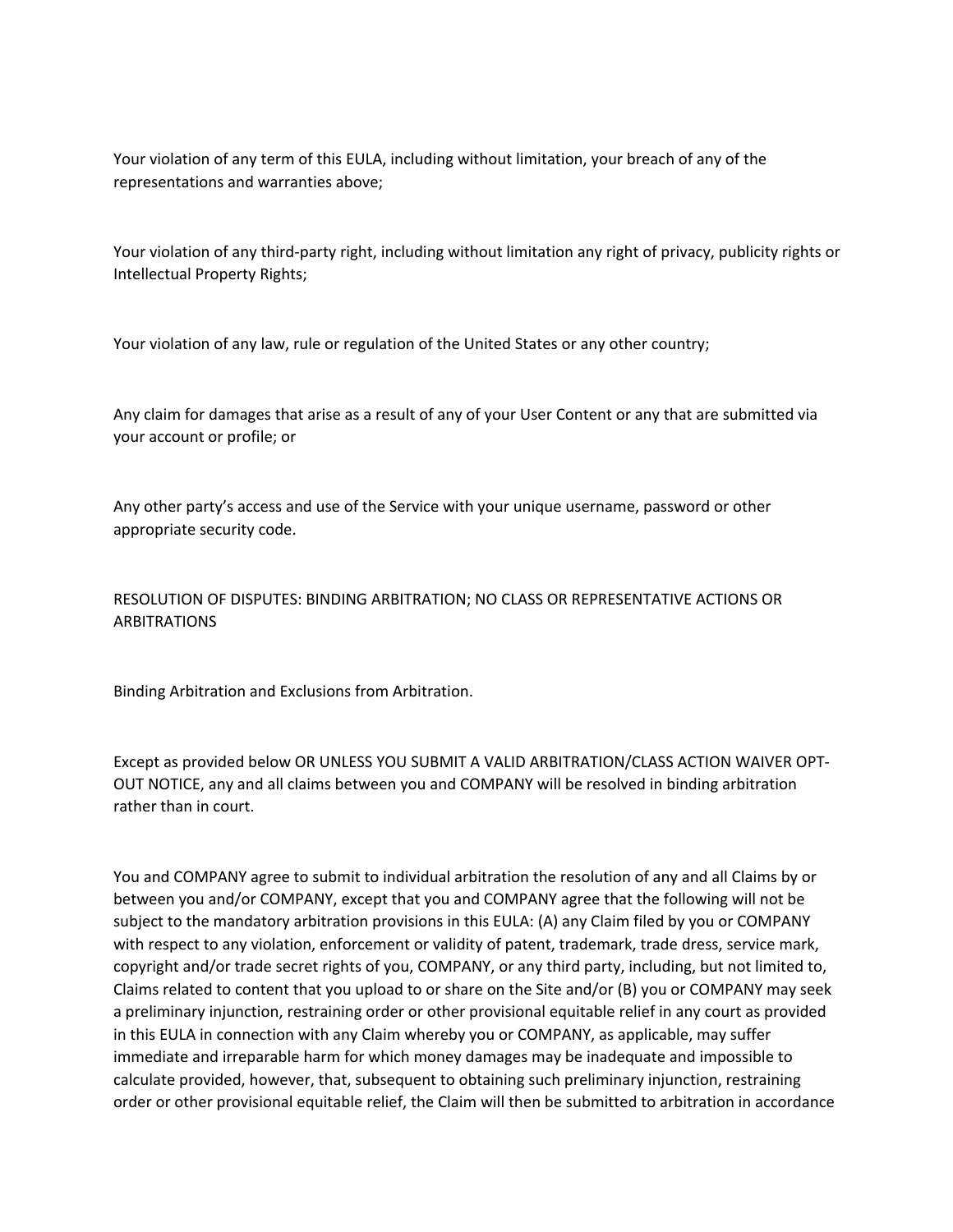with the EULA. You and COMPANY agree that this EULA affects interstate commerce, and that the enforceability of this section will be governed by, construed, and enforced, both procedurally and substantively, by the Federal Arbitration Act, 9 U.S.C. sections 1–9 ("FAA"). Arbitration is the referral of a dispute to one or more impartial persons for a final and binding determination. There is no judge or jury in arbitration, discovery is more limited than in court, there are no class or representative proceedings, and court review of an arbitration decision is limited. An arbitrator must follow this EULA and can award on an individual basis the same damages and relief as a court (including, but not limited to, injunctive and declaratory relief, statutory damages, and attorneys' fees). "Claim(s)" means any dispute, claim or controversy by or between you and/or COMPANY relating to the Site and/or this EULA (including, but not limited to, this Site's Privacy Policy and all Additional Terms, Rules, regulations, procedures and policies which we refer to in this EULA), as may be modified from time-to-time, and the subject matter hereof, including, but not limited to, any contract, tort, statutory, or equity claims.

Informal Dispute Resolution.

Except with respect to Claims described above, before either you or COMPANY pursue or participate in any Claim against the other party in arbitration or court proceedings, you or COMPANY must notify the other party of the Claim in writing at least 60 days in advance of initiating the arbitration or court proceeding in order to provide a reasonable opportunity to resolve the Claim.

You may send a written notice of your Claim to COMPANY at 2477 Valleydale Road, Suite A1, Birmingham, AL 35244. COMPANY may send written or electronic notice of its Claim to your email address, COMPANY account or any physical or other address COMPANY has for you. The notice must describe the Claim in reasonable detail and set forth the relief requested so that the other party has an opportunity to adequately address the Claim. Except with respect to Claims described above, you and COMPANY agree to negotiate in good faith with each other to try to informally resolve the Claim and, if you and COMPANY do not reach an informal resolution of the Claim within 60 days, then the Claim may be submitted to binding arbitration as set forth above.

Arbitration Proceedings and Costs.

Any arbitration will be administered by the American Arbitration Association ("AAA") pursuant to its Consumer Arbitration Rules (the "AAA Rules"), as modified by this EULA. The AAA Rules, and other information about the AAA, are available at the AAA's website at www.adr.org. A form for initiating arbitration proceedings is available on the AAA's website (see "Demand for Arbitration, Consumer Arbitration Rules", under Rules and Forms, Consumer Forms, at https://www.adr.org, but contact the AAA if you have issues locating the form) and arbitration proceedings shall be initiated in the location described in this EULA. As required by the AAA Rules, if you initiate the arbitration proceedings, you must send the original copy of the completed form to COMPANY, which should be sent to COMPANY at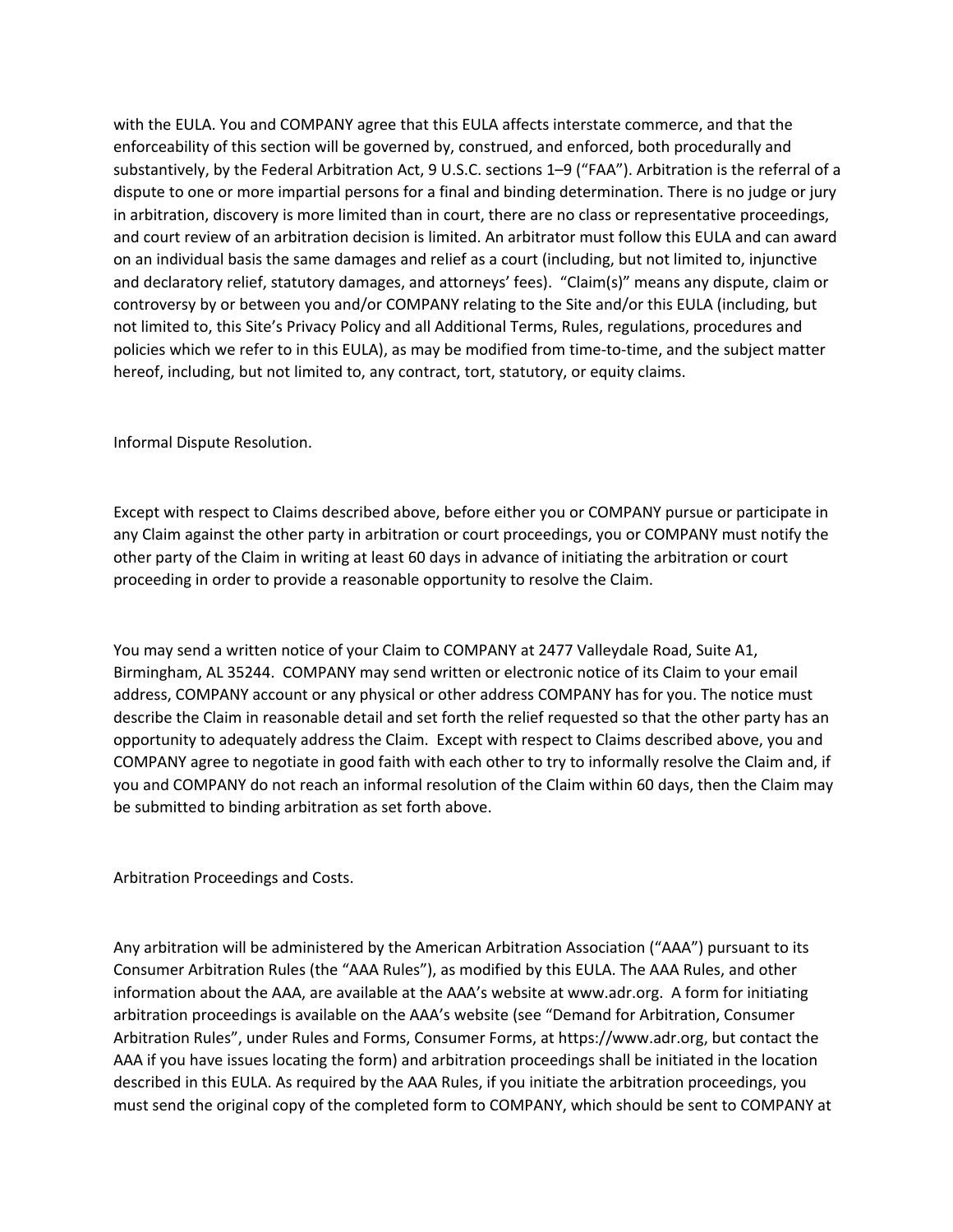the following address: 5500 Myron Massey Blvd, Fairfield, AL 35064. If your Claim is for \$10,000 or less, you may choose whether the arbitration will be conducted solely based on documents submitted to the arbitrator, through a telephonic hearing, or by an in-person hearing under the AAA Rules. In all cases, you and COMPANY shall exchange documents and other information that you or COMPANY intend to use in the arbitration.

Upon filing of an arbitration demand for Claims up to \$75,000, COMPANY will reimburse you for all necessary filing, administration and arbitrator fees paid by you to the AAA or, if you wish COMPANY to pay such fees directly to the AAA, you must request payment of such fees by COMPANY by mail to the AAA along with your form initiating arbitration and COMPANY will make arrangements to pay such fees directly to the AAA. In the event the arbitrator determines that the Claim(s) you assert in the arbitration are frivolous or vexatious, you agree to reimburse COMPANY for all fees associated with the arbitration paid by COMPANY on your behalf. You agree that COMPANY shall have no obligation to pay any other fees except as determined by the arbitrator.

For Claims that total more than \$75,000, the AAA Rules will govern payment of filing, administration and arbitrator fees to the maximum extent permitted by law. The decision of the arbitrator will be binding and conclusive on all parties, and judgment to enforce the decision may be entered by any court of competent jurisdiction.

Class Action Waiver

UNLESS YOU SUBMIT A VALID ARBITRATION/CLASS ACTION WAIVER OPT-OUT NOTICE (AS DESCRIBED IN ABOVE), YOU AND COMPANY AGREE THAT ANY DISPUTE RESOLUTION PROCEEDINGS WHETHER IN ARBITRATION OR IN COURT WILL BE CONDUCTED ONLY ON AN INDIVIDUAL BASIS AND NOT IN A CLASS, CONSOLIDATED OR REPRESENTATIVE ACTION.

You and COMPANY expressly agree that any Claim is personal to you and COMPANY, shall only be resolved by an individual arbitration (or individual court proceedings with respect to Claims excluded from mandatory arbitration as described in this AGREEMENT), and shall in no event be brought as a class arbitration, a class action, or any other representative proceeding. The arbitrator (or court if the Claim is excluded from mandatory arbitration as described above) may only conduct an individual arbitration (or court action if the Claim is excluded from mandatory arbitration as described above), and may not consolidate more than one person's claims and may not preside over any form of representative or class proceeding. If a court or arbitrator determines that this class action waiver is unenforceable in an action between you and COMPANY, then this AGREEMENT to arbitrate will be unenforceable. Neither you nor COMPANY consent to class arbitration.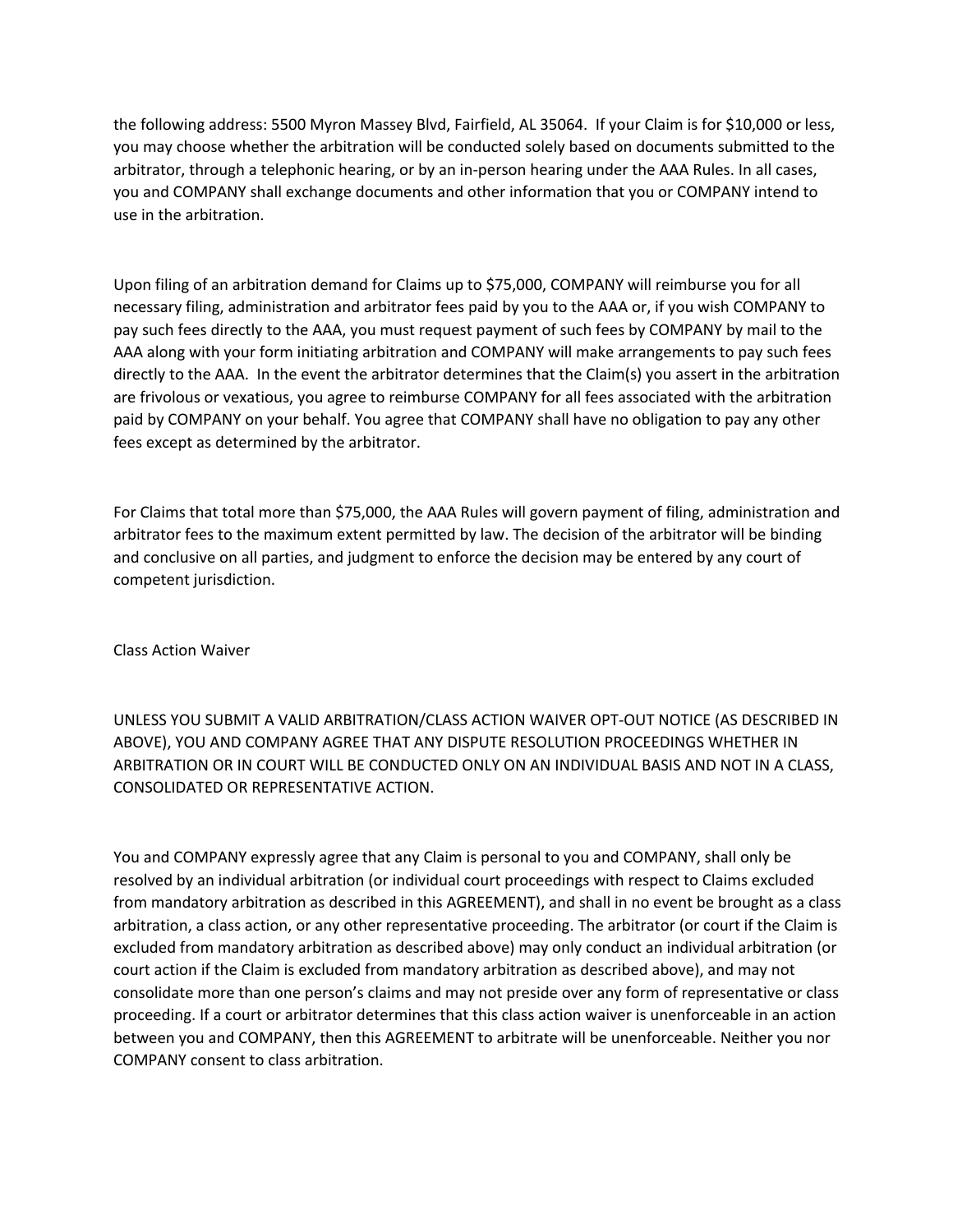Right to Opt Out of Mandatory Arbitration and Class Action Waiver.

If you do not wish to be bound by the mandatory arbitration and class action waiver provisions as set forth above, you must notify COMPANY in writing (the "Arbitration/Class Action Waiver Opt-Out Notice"), where the arbitration/class action waiver opt-out notice meets all of the following requirements:

Sent by first class mail, postage prepaid, certified and return receipt requested or sent by overnight courier service (such as Federal Express) to 5500 Myron Massey Blvd, Fairfield, AL 35064, Postmarked (if sent by first class mail) or deposited with the overnight courier 45 days after the date you accept this AGREEMENT for the first time,

Includes your first and last name, address, phone number, email address and, if applicable, your username if you are a registered user of the COMPANY website(s), APPLICATION(s) or other interactive services(s) along with an identification of the COMPANY website(s), APPLICATION(s) or other interactive services(s) for each such username. We shall use the foregoing information included in the Arbitration/Class Action Waiver Opt-Out Notice to record, process, maintain and administer your optout of the mandatory arbitration and class action waiver provisions and not for marketing purposes.

Includes a statement that you do not agree to the mandatory arbitration and class action waiver.

If the Arbitration/Class Action Waiver Opt-Out Notice meets all of the above requirements, you will be deemed to have opted out of the mandatory arbitration and class action waiver provisions set forth above with respect to all COMPANY websites, APPLICATIONS or other interactive services (including, but not limited to, those owned, operated and/or provided by COMPANY. and the corporate affiliates that COMPANY directly or indirectly owns or controls.) Note that a valid Arbitration/Class Action Waiver Opt-Out Notice applies only to the individual identified in such notice as opting out.

If the Arbitration/Class Action Waiver Opt-Out Notice does not meet all of the above requirements, you will not be deemed to have opted out of the mandatory arbitration and class action waiver provisions set out above.

Governing Law, ARBITRATION LOCATION, Jurisdiction, Venue AND JURY TRIAL WAIVER.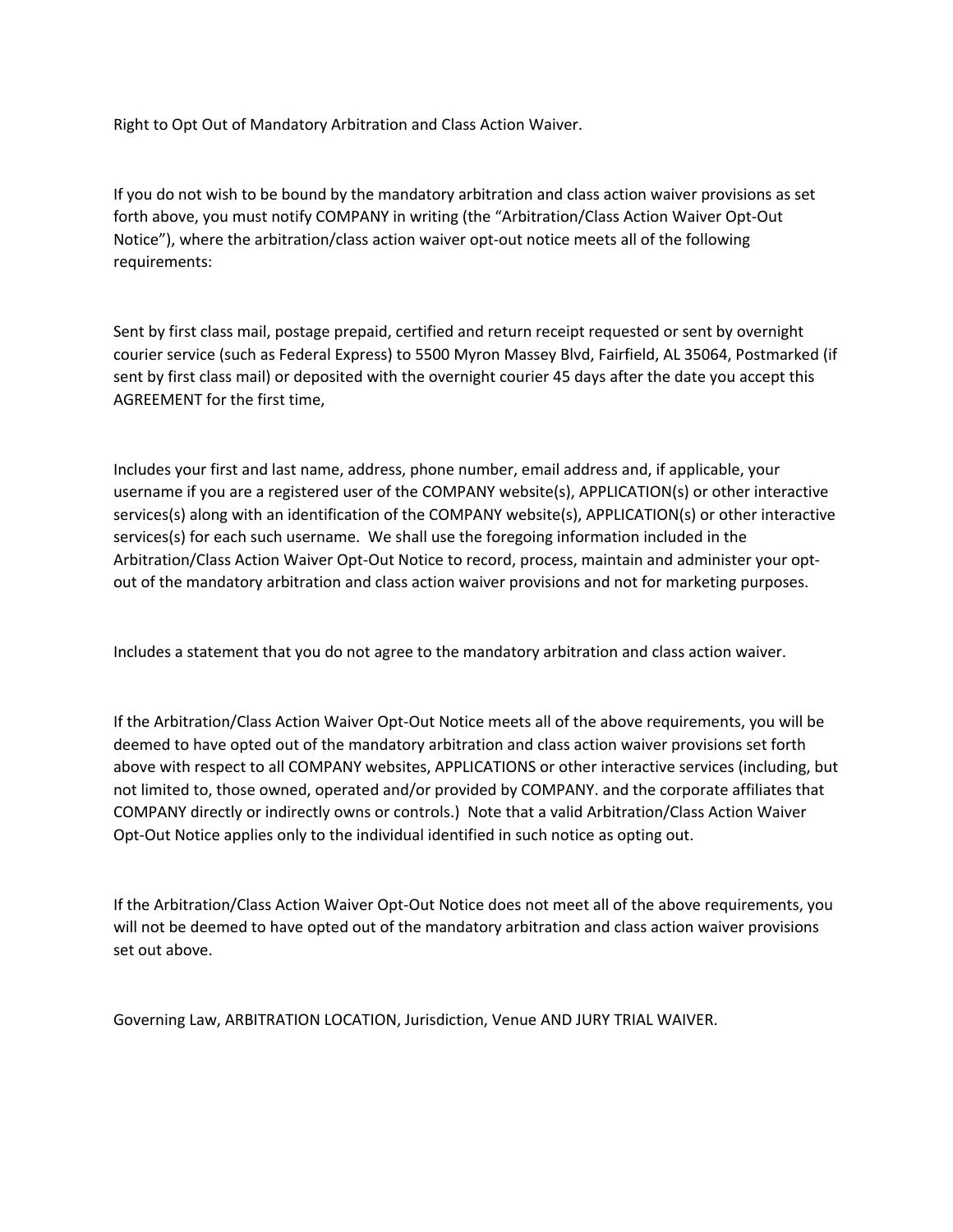With the exception of the provision above that the enforceability of Arbitration is governed both procedurally and substantively by the FAA, this AGREEMENT and your use of the Site is otherwise governed by, construed and enforced in accordance with the laws of the State of Alabama (without regard to that state's conflict of laws rules).

You or COMPANY shall initiate arbitration in the United States county or territory in which you reside or, if you do not reside in the United States or one of its territories, in the non-United States country in which you reside; provided, however, that (a) COMPANY may request to transfer the arbitration to Shelby County, Alabama if it agrees to pay any additional fees or costs you incur as a result of the change in location as such additional fees or costs are determined by the arbitrator and to the maximum extent permitted by law and, upon such request, (b)(i) if you agree to such request, the arbitration shall be transferred to Shelby County, Alabama or (ii) if you do not agree to such request, COMPANY shall have right to request that the arbitrator determine the location in which the arbitration shall be held. You and COMPANY agree that any Claim that is allowed to proceed in court as set forth in this AGREEMENT (including, but not limited to, as a result of your submission of a valid Arbitration/Class Action Waiver Opt-Out Notice), or otherwise proceeds in court in the event the AGREEMENT to arbitrate above is found not to apply to you or a particular Claim as a result of a decision by the arbitrator or a court order, is subject to exclusive jurisdiction and venue in the State or Federal Courts situated in Shelby County, Alabama.

To the extent it may be applicable, you and COMPANY agree to opt out from and expressly exclude any applicability of the Uniform Computer Information Transactions Act. If any Claim proceeds in court rather than in arbitration, YOU AND COMPANY WAIVE ANY RIGHT TO A JURY TRIAL.

# Third Party Software

If the APPLICATION includes any software that has been supplied by third parties, then such software is provided "as is" without warranty of any kind, and said software will be subject to the limitations and conditions which are required by said third party.

You hereby acknowledge and agree that this EULA is entered into solely between You and the COMPANY, and not with Apple and / or Google, and that Apple and / or Google shall have no liability in connection with the APPLICATION. Your use of the APPLICATION will be in accordance with the terms of use of Apple or and/or Google and subject to them in addition to this EULA.

Entire Agreement/Severability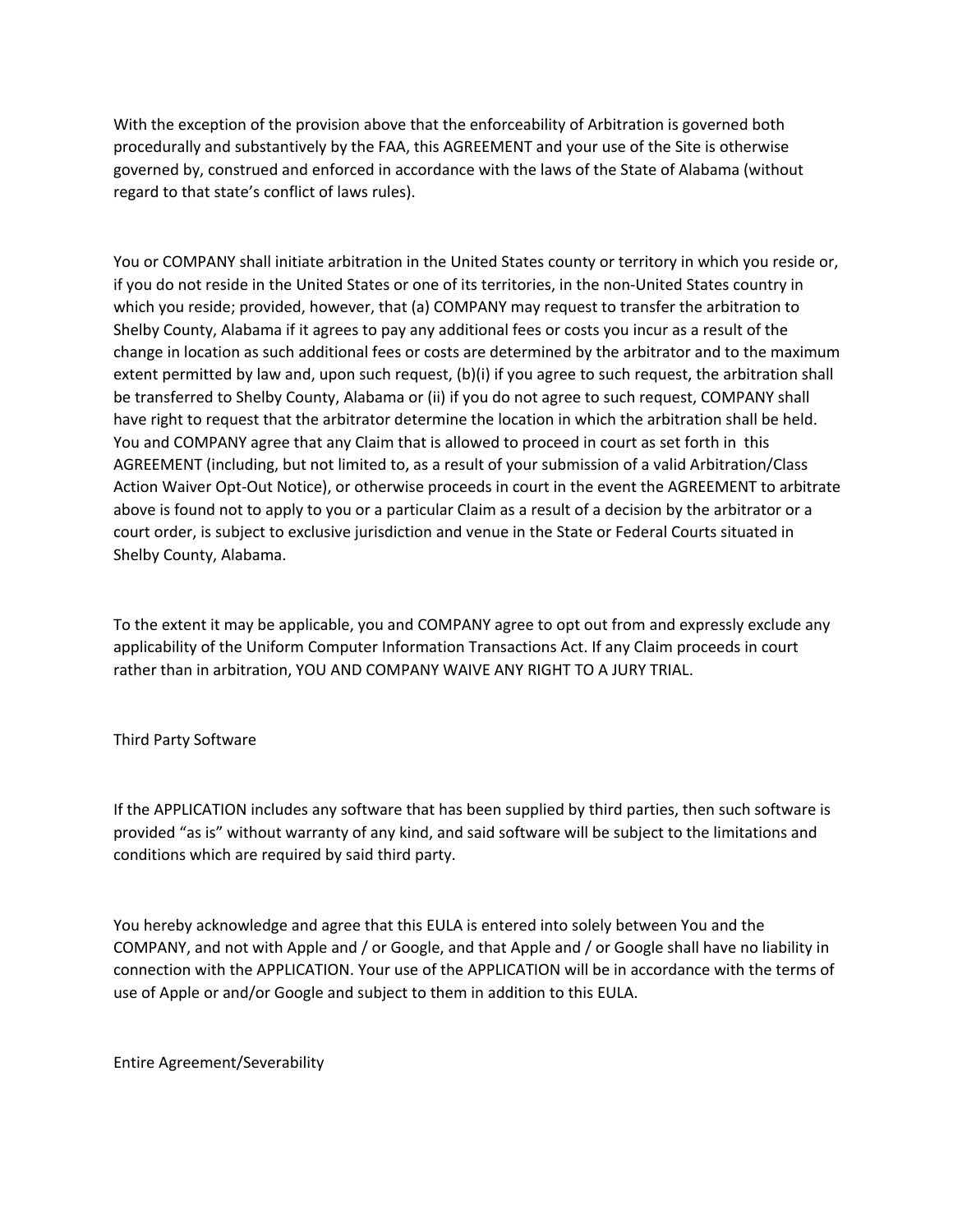This EULA, together with any other legal notices and Agreements published by COMPANY via the Service, shall constitute the entire AGREEMENT between you and COMPANY concerning the Service. If any provision of this EULA is deemed invalid by a court of competent jurisdiction, the invalidity of such provision shall not affect the validity of the remaining provisions of this EULA, which shall remain in full force and effect.

#### No Waiver

No waiver of any term of this EULA shall be deemed a further or continuing waiver of such term or any other term, and COMPANY's failure to assert any right or provision under this EULA shall not constitute a waiver of such right or provision.

## Miscellaneous

This EULA represents the entire license AGREEMENT concerning the License that is granted to use the APPLICATION. If it is determined that any provision included in this EULA cannot be enforced, then such provision will be removed or redrafted but only to the extent necessary to make it enforceable and other terms will remain valid.

Any claim suit or demand by You against the COMPANY with respect to this EULA and/or the License granted herein will be raised no later than 6 months from the date of the cause for the claim.

No waiver of any term, provision or condition of this EULA, whether by conduct or otherwise, in any one or more instances, shall be deemed to be, or shall constitute, a waiver of any other term, provision or condition hereof, whether or not similar, nor shall such waiver constitute a continuing waiver of any such term, provision or condition hereof. No waiver shall be binding unless executed in writing by the party making the waiver.

All notices shall be in writing and shall be deemed to be delivered when sent by first-class mail or when sent by facsimile or e-mail to either parties' last known post office, facsimile or e-mail address, respectively. You hereby consent to notice by e-mail. All notices shall be directed to the parties at the respective addresses given above or to such other address as either party may, from time to time, provide to the other party.